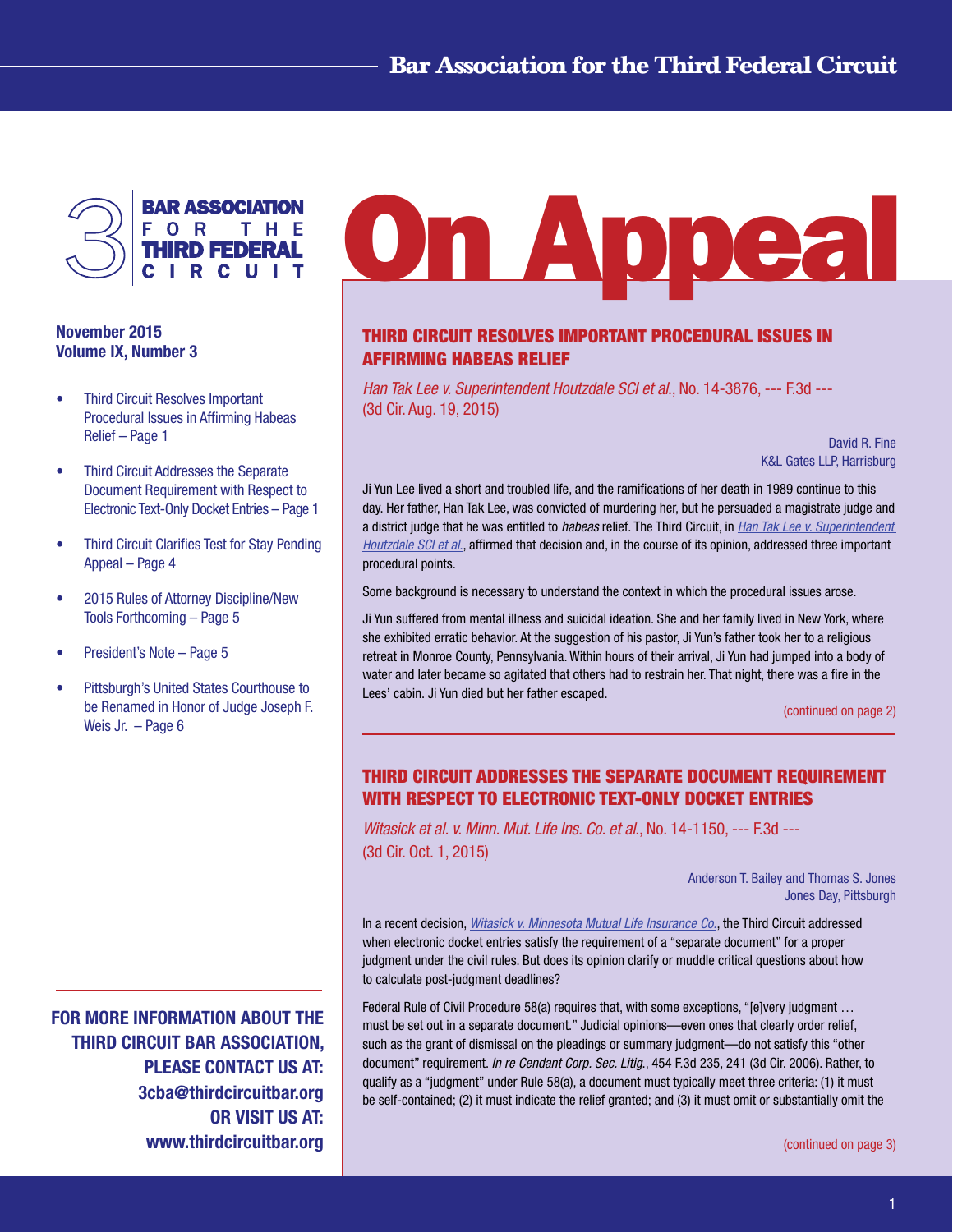

## <span id="page-1-0"></span>THIRD CIRCUIT RESOLVES IMPORTANT PROCEDURAL ISSUES IN AFFIRMING HABEAS RELIEF

— continued from page 1

Prosecutors alleged that Han Tak Lee set the fire to kill his daughter. At trial, they relied on fire-scene analysis and gas-chromatography evidence. Mr. Lee's defense was that Ji Yun set the fire. The jury accepted the Commonwealth's version and found Mr. Lee guilty. A judge sentenced him to life in prison without the possibility of parole.

On direct appeal, the Pennsylvania Superior Court remanded for a hearing on Mr. Lee's ineffective-assistance-of-counsel claims. Evidence adduced at that hearing demonstrated that developments in the field of fire science called into question the reliability of the arson investigation that formed the basis for the prosecution. Notwithstanding that evidence, the trial court denied Mr. Lee's claims, the Superior Court affirmed, and the Pennsylvania Supreme Court denied review. Invoking both state and federal law, Mr. Lee sought postconviction relief from the state courts, but he was unsuccessful.

Mr. Lee then sought federal *habeas* relief. The district court first denied relief, but the Third Circuit in 2012 reversed and remanded the case for an evidentiary hearing. *Lee v. Glunt*, 667 F.3d 397. That decision set an important precedent concerning when the due process clause requires re-examination of old convictions based on new developments in forensic science.

On remand, Magistrate Judge Martin C. Carlson presided over the hearing and concluded that Mr. Lee had proven that scientific evidence the Commonwealth offered at trial was unreliable. Finding that the Commonwealth's remaining evidence was insufficient to sustain the guilty verdict under the terms of the Third Circuit's mandate, the magistrate judge recommended that the district judge grant *habeas* relief, which he did.

On August 19, 2015, the Third Circuit affirmed. *Lee v. Superintendent*, 798 F.3d 159.

The merits of the case are of course important, but there are three procedural points also worthy of note.

Mr. Lee took issue with both the timing and the means by which the Commonwealth filed its notice of appeal. The federal rules authorize district courts to implement electronic filing and to make that process mandatory subject to limited exceptions. The Middle District's local rules require that all documents submitted by counsel, including notices of appeal, be electronically filed. Because of perceived logistical issues, the Monroe County district attorney filed his notice by mail, which the district court clerk's office received on the thirtieth day after the order granting *habeas* relief. The clerk actually filed the notice the following day. The rules make clear that a notice of appeal counts as timely based on its receipt by the clerk, even if the formality of filing occurs later. Mr. Lee argued to the Third Circuit that the notice was untimely because under the mandatory electronic filing regime, it was never properly "filed" at all. He pointed out that leave to file on paper had not been sought or granted within the 30-day limit, nor during any extension of time to file allowed by the district court.

The Third Circuit rejected the argument and held that the notice was timely because the clerk received it within the required 30 days. The court of appeals chose to follow the Ninth Circuit in holding that a notice of appeal that violates a local rule on electronic filing is nonetheless sufficient to confer appellate jurisdiction. The court reasoned that electronic versus paper filing is a matter of "form," for which a filing may not be rejected.

The second procedural issue relates to whether the federal courts were required to give deference to the state courts' legal and factual decisions. Section 2254 of the Judicial Code, the federal *habeas* provision applicable to state inmates, generally requires federal courts to give deference to state courts' legal and factual determinations if they are at least "reasonable." When Mr. Lee's case was first before the court of appeals in 2012, the Third Circuit concluded that it need not give such deference because the state courts had failed to address or analyze Mr. Lee's federal due process claim. A year later, the U.S. Supreme Court decided in a different case that, even if a state court has not expressly addressed a federal claim, a federal *habeas* court should still be deferential because it should generally presume that the state court adjudicated the federal claim on the merits even if it did not say it had. In its 2015 decision in *Lee*, the court of appeals declined to reconsider the prior panel's non-deferential review of the state court decisions because, even though there had been an intervening change in the law, "the Commonwealth has not asked us to revisit the issue here." Accordingly, the court applied the usual doctrine of "law of the case." The court of appeals offered no insight into how it might have handled the intervening precedent had the Commonwealth raised it.

The third procedural issue relates to the standard by which the district judge and the court of appeals reviewed the magistrate judge's report and recommendation. Ordinarily, when a party timely objects to the magistrate judge's report on an issue that only the district judge has authority finally to decide, review is *de novo*. However, if the aggrieved party files no objections or files insufficient objections, the district judge and the court of appeals look only to see if there was "plain error." Of course, plain-error review is significantly more deferential to the decision being reviewed, with the court reversing only if there was an error that was "plain" (in the sense of being clear and obvious) that affected a substantial right, and that seriously affects the fairness, integrity or public reputation of judicial proceedings. In this case, the Commonwealth had filed cursory objections, and the district judge had ruled that they were insufficient to avoid plain-error review. In its briefing in the Third Circuit, the Commonwealth did not dispute the district court's application of plain-error review or that this more onerous standard carried forward to the appeal. As a result, the court of appeals also applied that more-deferential standard. At the same time, the Third Circuit opinion gives no indication that it might have reached any different result had its standard of review been different.

The Commonwealth has indicated to the district court that it intends to file a petition for a writ of *certiorari*, which would be due within 90 days of August 19, that is, by November 17, 2015.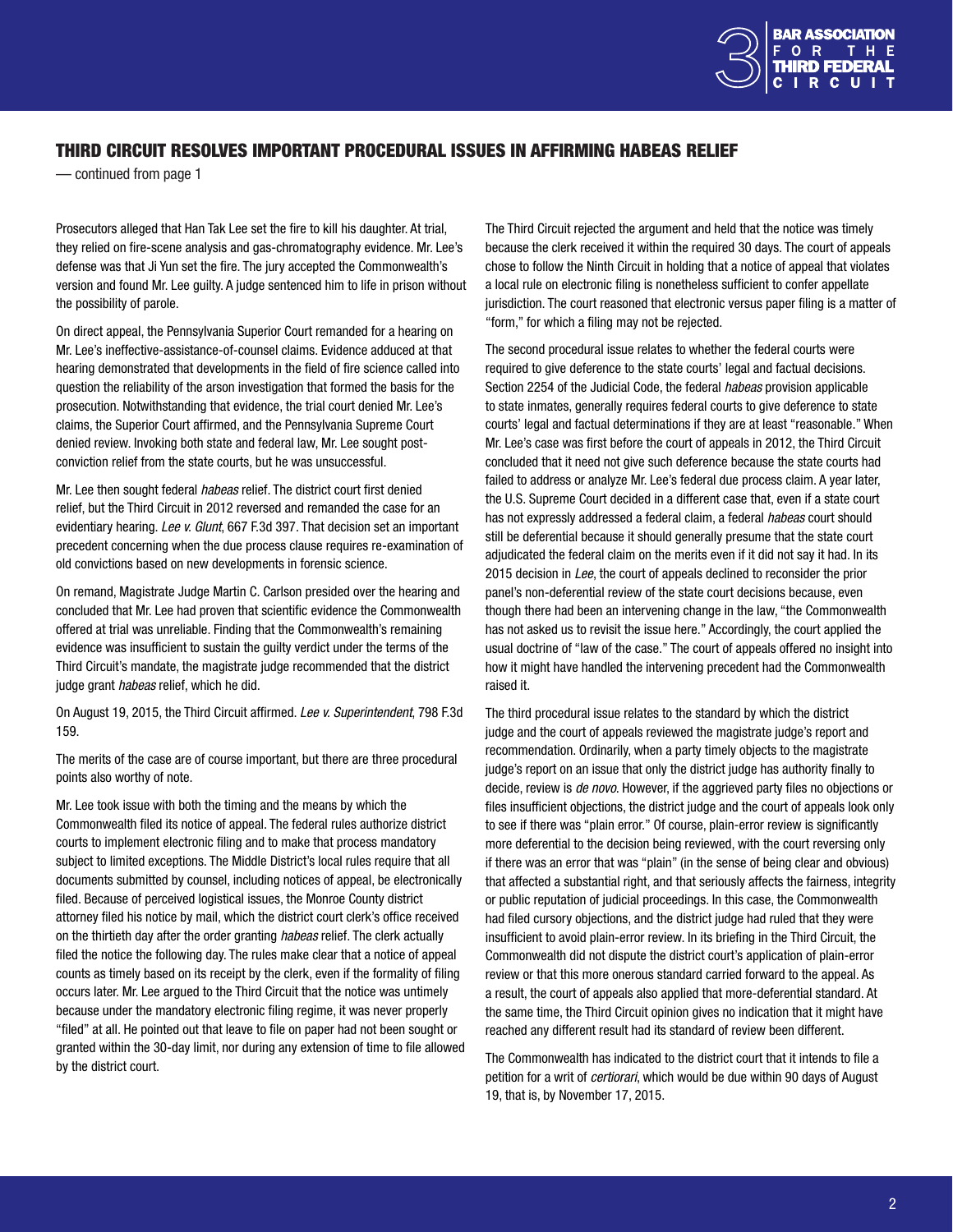

## <span id="page-2-0"></span>THIRD CIRCUIT ADDRESSES THE SEPARATE DOCUMENT REQUIREMENT WITH RESPECT TO ELECTRONIC TEXT-ONLY DOCKET ENTRIES

— continued from page 1

reasoning behind that relief. *Id*. The point of these criteria is to clearly establish when the time for filing a notice of appeal or post-trial motions begins to run. *Id*. at 243. The date the judgment is set out in a separate document starts the clock for appeal; if there is no separate document, then judgment is deemed entered 150 days after the relevant entry on the docket. *See* Fed. R. Civ. P. 58(c)(2).

*Witasick* posed the question of whether an electronic text-only entry satisfies this separatedocument requirement. The factual background can be stated summarily: as part of an earlier settlement, Plaintiff/Appellant Kevin Witasik, Sr., released all past and future claims against the Defendant/Appellee insurance companies. Witasik subsequently brought suit in the District of New Jersey, and the court dismissed his claims pursuant to the release. Six months later, Witasick filed a notice of appeal. The insurers argued that the Third Circuit lacked jurisdiction over the appeal because Witasick's notice was not timely.

The procedural nuances of the case thus commanded greater attention on appeal than the merits. The District Court had ordered dismissal on March 25, 2013, issuing a ten-page reasoned opinion. In a section of the opinion headed "Conclusion," the Court wrote: "IT IS ORDERED this 25th day of March, 2013 that Defendants' motion to dismiss the Complaint … is hereby GRANTED." The district court judge did not issue any separate order, but that same day, a text-only entry was made on the CM/ECF docket stating in full: "\*\*\*Civil Case Terminated. (drw) (Entered: 03/25/2013)." Witasick did not file his notice of appeal until September 23, 2013.

In a precedential opinion written by Judge Nygaard and joined by Judges Fuentes and Greenaway, Jr., the Third Circuit nevertheless found Witasick's appeal timely and held that neither the March 25 opinion nor the contemporaneous docket entry satisfied Rule 58's separate-document requirement. Because the opinion ordered dismissal in its conclusion section, that order was not self-contained and included the trial court's reasoning. As for the docket entry, the phrase "Civil Case Terminated" was "a mere clerical notation" that did not specify the nature of the relief granted. A case can be terminated for a variety of reasons; simply noting termination thus cannot satisfy the

second requirement of *In re Cendant*. Accordingly, judgment did not enter until August 22, 2013—150 days after the March 25 order of dismissal under Federal Rule of Civil Procedure 58(c)(2)(B)—and the deadline for appeal was thirty days thereafter, or September 23, 2013. The Court of Appeals thus had jurisdiction and affirmed the dismissal of Witasick's claims on the merits.

But the Third Circuit went beyond the case to expound on when electronic docket entries can satisfy Rule 58's separate-document requirement. Delineating a taxonomy that differentiated between text orders, utility events, and minute entries, the court held that "[t]ext orders usually have no difficulty satisfying the separate document requirement of Rule 58(a)" since they are typically self-contained and specify the relief granted without including any reasoning. Utility events and minute entries, on the other hand, memorialize "mundane matters like the addition of an attorney" and "the time spent in a case management conference." Moreover, utility events and minute entries "are not orders of the district court nor are they signed by a judge."

The opinion immediately raises two questions for anyone practicing in the Third Circuit.

*First*, does this mean that litigants might incur uncertainty for someone else's oversight? Where relief is denied as it was in *Witasick*, it is the duty of the clerk to enter judgment without direction from the court. Fed. R. Civ. P. 58(b)(1)(C). The Administrative Office of U.S. Courts has distributed Form AO 450 specifically for this purpose, but it is commonly overlooked. Even the drafters commented when amending Rule 58 in 2002 that the "simple separate document requirement has been ignored in many cases," but they made "[n]o attempt … to sort through the confusion that some courts have found in addressing the elements of a separate document." In *Witasick*, the district court admitted that it had not entered a separate document entered as Rule 58 required, and the appellant (who was clearly familiar with the rules) came uncomfortably close to forfeiting his appellate rights while waiting for that event to occur.

*Second*, does the Third Circuit's decision provide a workable solution? ECF practices and procedures can vary widely across districts or between

individual chambers, and every practitioner has likely faced docket entries that do not fit neatly into one of the three categories that the Third Circuit described. Other courts have taken more rigid approaches to similar questions. In the Second Circuit, a memorandum decision followed by a clerk's docket entry noting the relief does not satisfy Rule 58 absent a separate filing specifically titled Judgment. *See Axel Johnson, Inc. v. Arthur Andersen & Co.*, 6 F.3d 78, 84 (2d Cir. 1993). Judge Posner, writing as motions judge, has assailed the practice of permitting docket entries to satisfy Rule 58. *Brown v. Fifth Third Bank*, 730 F.3d 698, 700-01 (7th Cir. 2013). *See also Barber v. Shinseki*, 660 F.3d 877, 879 (5th Cir. 2011) (observing that "the district court has an obligation to issue an order as a separate, freestanding document, and not just as a docket entry").

The Third Circuit's alternative—fine distinctions between text orders and minute entries—arguably frustrates Rule 58's purpose of ensuring clear notice of appellate deadlines. The reasoning in *Witasick* also risks blurring those fine distinctions. Minute entries may not be orders of court or signed by the judge, but neither is a clerk-entered judgment. The separate-document test of *In re Cendant* has also never required a judge's signature. In addition, the entry of judgment—like minute entries—has itself been described as a "ministerial act." *Taylor Brands, LLC v. GB II Corp*., 627 F.3d 874, 879 (Fed. Cir. 2010).

But, it is ultimately because of the practical realities that the opinion in *Witasick* makes good sense. Uncertainty can abound on both sides under the separate-document requirement of Rule 58: One party may believe an order is final without appeal while the other awaits the entry of the final order lest an appeal be denied as premature. At the same time, while the losing party should not have to speculate about when judgment is entered, requiring—where the rules do not—the use of a specific form or special magic words elevates form over substance and risks unfairly quintupling appellate deadlines to the prevailing party's disadvantage. Finally, a one-size-fits-all approach to docket entries is also not plausible in a world with the variety (and conveniences) that ECF affords. *Witasick* navigates this world by adopting a strict approach to applying the three requirements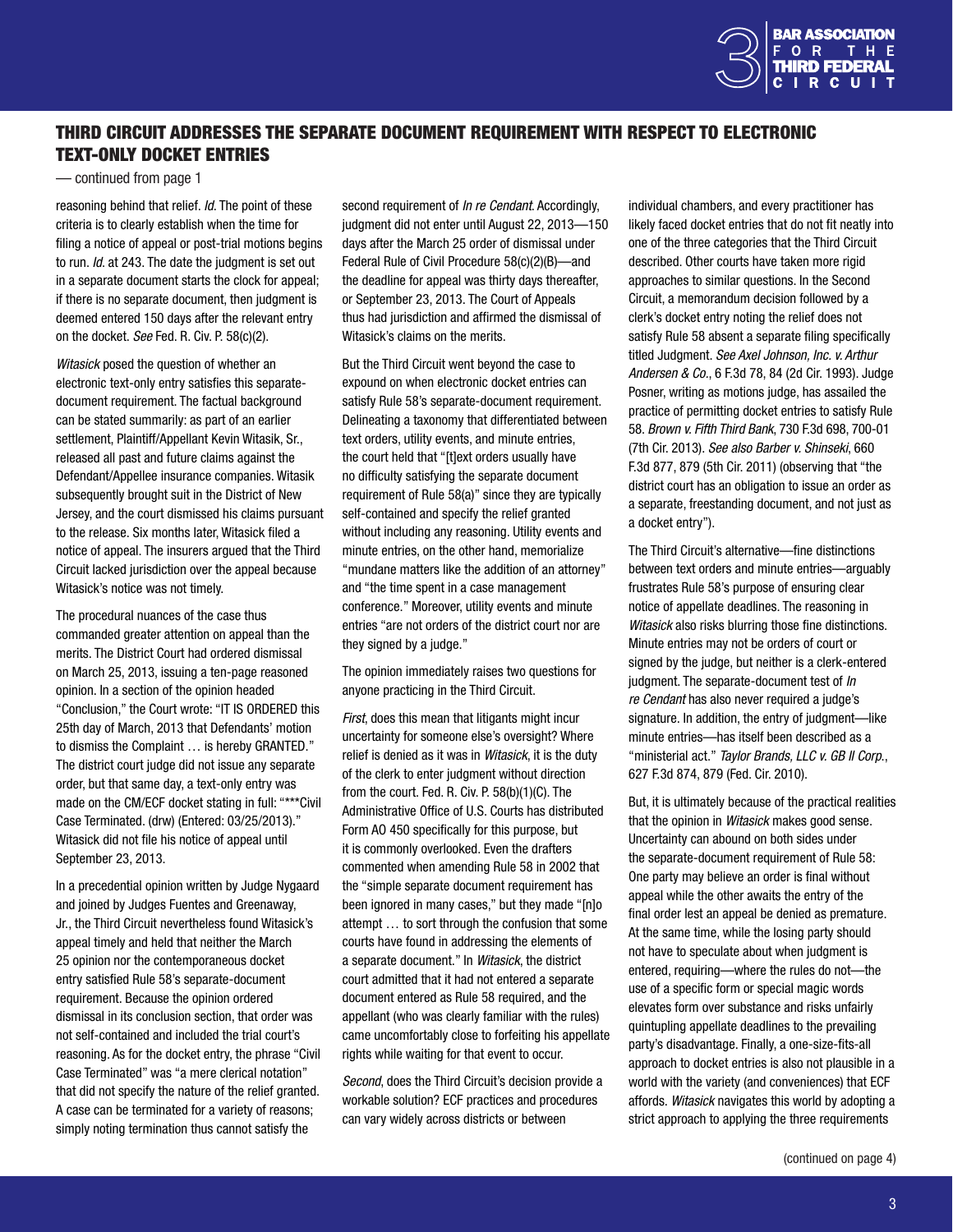

## THIRD CIRCUIT CLARIFIES TEST FOR STAY PENDING APPEAL

*In re: Revel AC, Inc.*, No. 15-1253, --- F.3d --- (3d Cir. Sept. 30, 2015)

Devin M. Misour Farrell & Reisinger, LLC, Pittsburgh

Like all equitable relief, a stay pending appeal is an "extraordinary remedy" that plays a critical role for litigants seeking to protect important legal rights. Such relief can mean the difference between affording a litigant a full and fair opportunity to assert those rights and losing them altogether, with no opportunity for recourse. Because of this, it is crucial that courts and litigants have clear rules for determining when a stay is appropriate.

Recently, in *[In re: Revel AC](http://www2.ca3.uscourts.gov/opinarch/151253p.pdf), Inc.*, a divided Third Circuit panel sought to provide such clarity to the four factors for granting a stay pending appeal set forth in *Republic of Philippines v. Westinghouse Electric Corp*., 949 F.2d 653 (3d Cir. 1991). The four *Westinghouse* factors are: "(1) whether the stay applicant has made a strong showing that he is likely to succeed on the merits; (2) whether the applicant will be irreparably injured absent a stay; (3) whether issuance of the stay will substantially injure the other parties interested in the proceeding; and (4) where the public interest lies." *Id.* at 658 (internal quotation marks omitted).

In *Revel*, Judges Ambro and Krause adopted a "sliding scale" approach that gives greater weight to some factors over others, and allows a litigant to obtain a stay even if one (or possibly more) of the factors are not met. Judge Shwartz dissented, arguing that the majority's approach signaled a break from established Circuit precedent requiring that litigants meet all four prongs of the conjunctive *Westinghouse* test to obtain a stay.

*Revel* involved the recent closing of the Revel Resort and Casino in Atlantic City, New Jersey. At the outset of that project, Appellee-Debtor Revel had entered into a lease with Appellant IDEA Boardwalk, LLC. The lease, which required IDEA to invest \$16 million in the project, allowed IDEA to operate two nightclubs and a beach club on the property. Revel entered bankruptcy for a second time in June 2014 and sought permission from the Bankruptcy Court to sell its assets free and clear of all liens and interests—including the lease to IDEA.

IDEA objected to the sale, arguing that the Bankruptcy Code, 11 U.S.C. § 365(h), allows a lessee to retain its rights under the terms of the lease for the remainder of the lease term. IDEA also claimed that Revel could not sell the lease free and clear because the validity of IDEA's lease was not in *bona*  *fide* dispute, as required by § 363(f)(4) of the Code. Despite these objections, Revel proceeded with efforts to sell its assets.

At the hearing on the proposed sale, the Bankruptcy Court held that Revel presented sufficient evidence of a *bona fide* dispute over the validity of IDEA's lease, even though Revel never submitted a copy of the lease to the court or offered any record evidence of the dispute. The Bankruptcy Court accordingly approved the sale, likening Revel and IDEA to partners rather than landlord and tenant, and allowing Revel to sell its assets free and clear of the lease to IDEA.

In an effort to salvage its interest, IDEA moved to stay the Bankruptcy Court's order. After the motion was denied, IDEA sought an emergency stay in the District Court, which applied the *Westinghouse* four-prong test and concluded that: (1) IDEA failed to demonstrate a likelihood of success on its claim that the lease was valid; (2) IDEA showed no irreparable harm because, at best, it would take possession of a space in an empty and commercially unproductive building; (3) a stay would substantially harm Revel because the potential buyer was likely to abandon the deal if the closing were delayed; and (4) the public interest in facilitating bankruptcy proceedings and preserving approximately 4,000 jobs at Revel favored allowing the sale to proceed. Thus, the stay was denied and IDEA appealed.

The Third Circuit's primary focus on appeal was how to analyze and balance the four *Westinghouse* factors. The Court gave greater weight to the likelihood of success and irreparable harm factors, noting that they are critical—indeed, necessary—to obtaining a stay. It added, however, that a strong showing of a likelihood of success "is arguably the more important piece of the stay analysis," and to satisfy that factor, a litigant's chance of winning must rise to the level of a reasonable probability.

With respect to irreparable harm, the Court emphasized that the harm to the movant must be more likely than not to occur absent a stay. That harm is then balanced with the potential harm to the party opposing the stay. The Court considered these factors together, combining them in what it called the "balancing of the equities." The fourth factor—public interest—is considered to the extent that a stay decision may have consequences beyond the two parties.

[\(continued on page 5](#page-2-0))

# THIRD CIRCUIT ADDRESSES THE SEPARATE DOCUMENT REQUIREMENT WITH RESPECT TO ELECTRONIC TEXT-ONLY DOCKET ENTRIES

— continued from page 3

of *In re Cendant*. That approach provides both the flexibility necessary to accommodate local and case-specific practices, and the concrete criteria by which litigants can understand their own obligations.

Practitioners should take note of additional procedures that help mitigate the risk of untimely appeals. Rule 58(d) allows any uncertain party to "request that judgment be set out in a separate document." District courts can also extend the time to appeal for good cause under Federal Rule of Appellate Procedure

4(a)(5). And, if doubt about technical compliance persists, the separatedocument requirement can essentially be waived altogether by treating judgment as properly entered; after all, a premature notice of appeal filed before judgment is ultimately deemed filed on the day judgment is entered under Federal Rule of Appellate Procedure 4(a)(2). With these safety valves supplementing the Third Circuit's recent guidance, questions of timeliness like the one in *Witasick* should be few and far between for conscientious litigants and their counsel.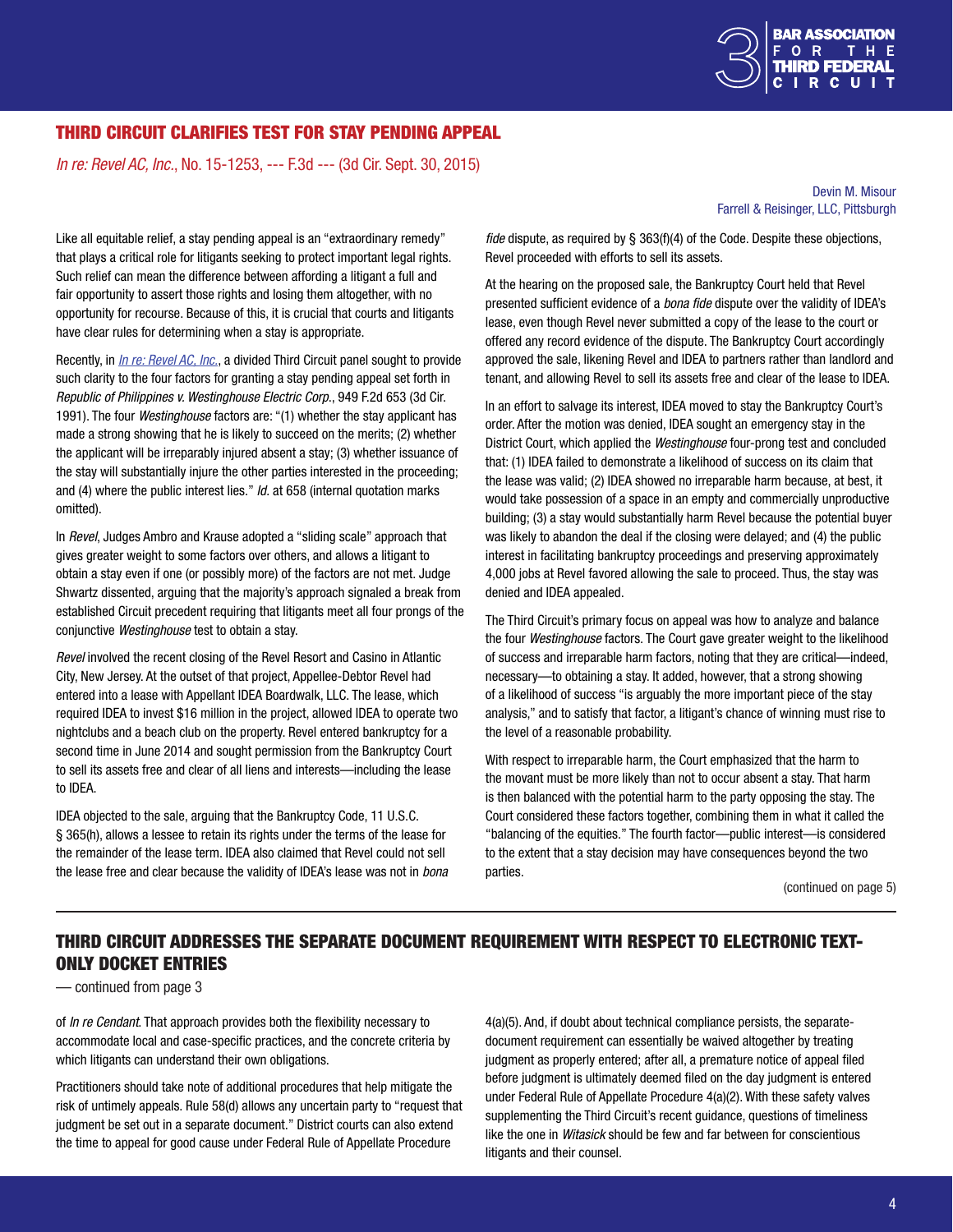

### THIRD CIRCUIT CLARIFIES TEST FOR STAY PENDING APPEAL

#### — continued from page 4

The Court utilized the "sliding scale" approach from *Constructors Association of Western Pennsylvania v. Kreps*, 573 F.2d 811 (3d Cir. 1978), to balance all four factors and determine the appropriate outcome. Under that approach, the relative importance of the likelihood of success factor is dictated by the court's interpretation of the equities and the public interest. The more those factors weigh in favor of a stay, the less strong the movant's underlying case need be, and vice versa. This approach is only used, however, if the first two *Westinghouse* factors (likelihood of success and irreparable injury to the movant) are met. If one or the other is not met, then no further analysis is necessary and the stay should be denied. Under the sliding scale approach, a sufficiently strong likelihood of success can be enough to warrant a stay even if the balance of the harms and the public interest do not weigh in favor of such an outcome.

Applying this test to the facts at hand, the Court determined that the balance of harms tilted in favor of IDEA because the sale of Revel's assets would leave IDEA with no way to continue operating and an economic loss that would likely put it out of business. On the other hand, the potential harm to Revel was speculative at best due to the lack of evidence. In the Court's view, the public interest slightly favored Revel due to the potential for lost jobs if the stay were granted.

The crux of the matter, therefore, was whether IDEA made a strong showing of a likelihood of success

on the merits. In holding that IDEA's success was "all but assured," the Court noted that both the District and Bankruptcy Courts erred in finding that there was a *bona fide* dispute over the validity of the lease. Instead, it found that IDEA's actions were consistent with the existence of a valid lease, and that the lease did not create a partnership or joint venture between the parties. In the final analysis, the court concluded that even though only three *Westinghouse* elements were met, the merits of IDEA's claim and its showing of irreparable harm were sufficient to win the day.

Judge Shwartz dissented, arguing that Circuit precedent requires a movant to satisfy all four factors of the *Westinghouse* test before obtaining a stay—something the majority conceded IDEA did not do. Judge Shwartz feared that this relaxed standard would allow litigants to obtain stays pending appeal and potentially preliminary injunctive relief based solely on a strong showing on the merits.

The *Revel* decision is likely to have a far-reaching effect on equitable relief in the Third Circuit. In the process of clarifying the balancing of the four *Westinghouse* factors, the Court clearly indicated which factors it considered most worthy of consideration. Whether in doing so the Court watered down the standard for obtaining extraordinary relief remains to be seen, but in the meantime, counsel would be well advised to focus their arguments accordingly.

#### 2015 RULES OF ATTORNEY DISCIPLINE / NEW TOOLS FORTHCOMING

Amendments to the Rules of Attorney Disciplinary Enforcement were approved by the Court on July 1, 2015. The Rules establish an inactive status for attorneys who have not entered an appearance in a case or have not updated their contact information in the past five years. The Clerk's Office is developing procedures for implementing this new program, which may take several months. A form for updating contact information and a report that attorneys and the public can use to check on an attorney's status will be developed and posted on the Court's website. Attorneys will be notified by email when these tools are available. Attorneys NEED NOT take any action to maintain active status until notified by the Clerk's Office.

#### President's Note

Peter Goldberger President, Third Circuit Bar Association

The Third Circuit Bar Association is once again pleased and proud to offer our members an issue of the newsletter full of useful information to enhance your practice.

In our last issue, my President's Note predicted that our Association's input into the process of revising the Court's Rule of Disciplinary Procedure would prove beneficial. The new rules published this Spring, effective on July 1, 2015, bear this out. You can learn about some of their most important features in this issue.

Additionally, I am very pleased to be able to announce a new and exciting initiative by our Association in partnership with the Court of Appeals, the "Chambers Chat." The idea grew out of a conversation between 3CBA President-elect Chip Becker and our newest Circuit Judge Cheryl Ann Krause about how to enhance communication between the appellate bench and bar. Members of our Association will hopefully have the opportunity every few months to meet in small groups in an intimate, off-the-record atmosphere with one or more interested members of the Court for uninhibited discussions about issues of mutual concern. The first such gathering will be held this month. About a dozen Philadelphia-based members, including Chip and myself, will meet with Judge Krause in her chambers, at her invitation. We hope similar meetings will follow with other judges around the Circuit. Please feel free to let me know if you'd like to be invited to a session in your area. While I cannot promise that all requests to participate can be honored, the Board of Governors will do all we can to ensure broad participation by interested members of the Association. Only active members are eligible to participate, so be sure to return your renewal form and pay your extremely modest dues when the reminder is circulated in the next month or so!

This issue contains three articles on recent Circuit decisions that address important procedural lessons. Two of these concern the impact of electronic filing on the rules of procedure: Anderson Bailey and Thomas Jones help us unravel the complexities of what counts as "judgment" set forth in a "separate document" as required to trigger the time to appeal in a civil case.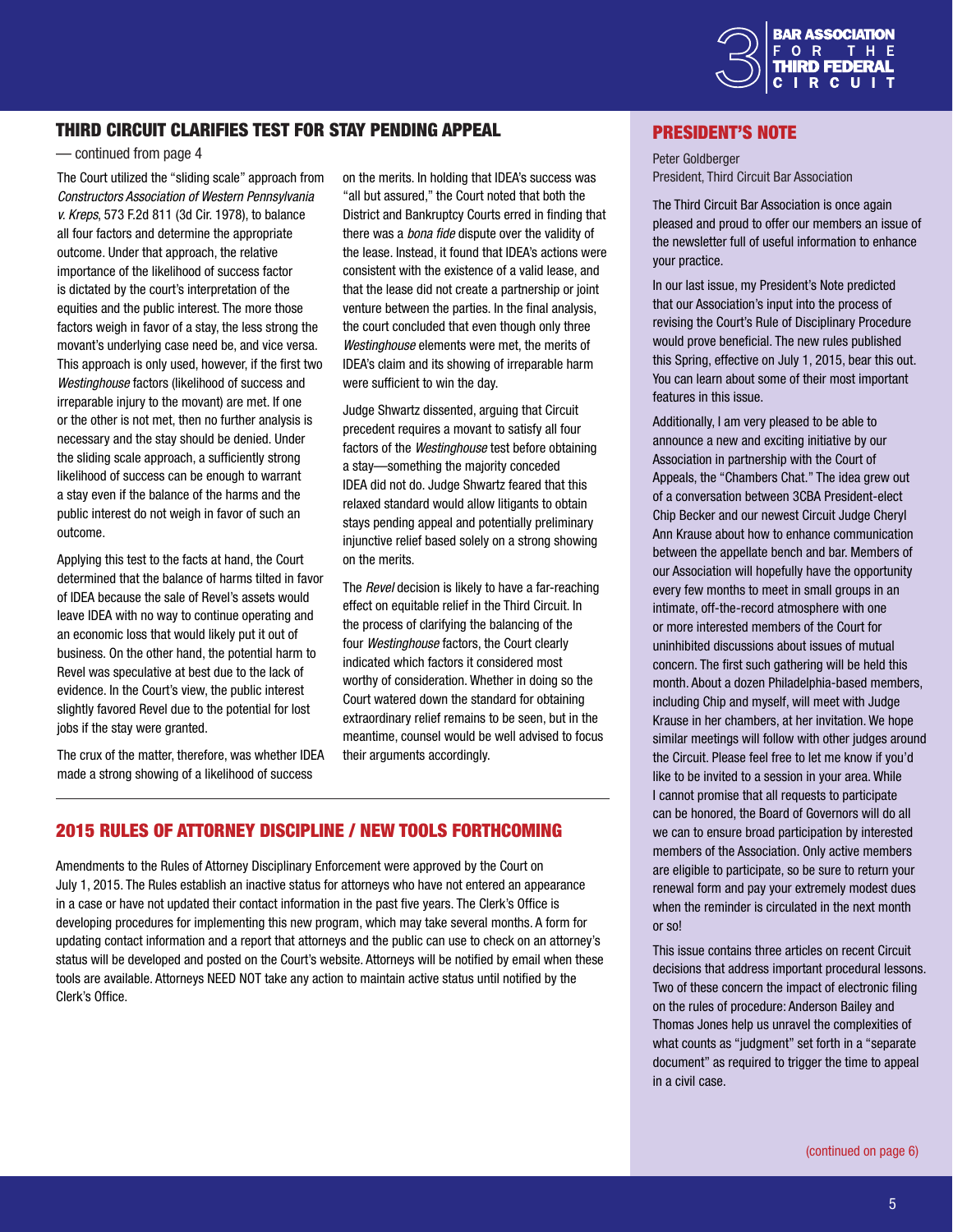

# PITTSBURGH'S UNITED STATES COURTHOUSE TO BE RENAMED IN HONOR OF JUDGE JOSEPH F. WEIS JR.

On May 29, 2015, President Barack Obama signed P.L. 114-20, which designates the United States Courthouse in Pittsburgh as the Joseph F. Weis Jr. United States Courthouse. Judge Weis sat on the United States Court of Appeals for the Third Circuit from 1973 until his death in March 2014. There will be a courthouse dedication ceremony followed by a reception. The event is open to the public.

November 20, 2015 at 11:00 a.m. Ceremonial Courtroom Joseph F. Weis Jr. United States Courthouse 700 Grant Street Pittsburgh, Pennsylvania

*Judge Leonard Garth wrote an article about Judge Weis's life and career that was published in On Appeal, the Third Circuit Bar Association Newsletter, in June 2014. The article is available [here.](http://www.thirdcircuitbar.org/newsletters/Third-Circuit-Bar-Association-Newsletter-June-2014.pdf)*

#### President's Note

— continued from page 5

David Fine discusses another aspect of timely filing of a notice of appeal in the electronic age, addressing how a paper filing can count as a sufficient notice even when the local rules mandate that all filing must be through the CM/ECF system.

Both cases, at bottom, show how the Third Circuit takes a practical approach and values protection of the right to appeal over strict or technical readings of the rules. Finally, Devin Misour deftly analyzes the Court's recent decision explicating its standards for granting a stay pending appeal. All those who practice in our Circuit will want to take account of these recent developments.

Thank you for your continued support of our Association as we continue to move forward in service to your needs and to those of the Court of Appeals. And my special thanks to Colin Wrabley, Paige Forster, and Patrick Yingling for putting together another fine newsletter.